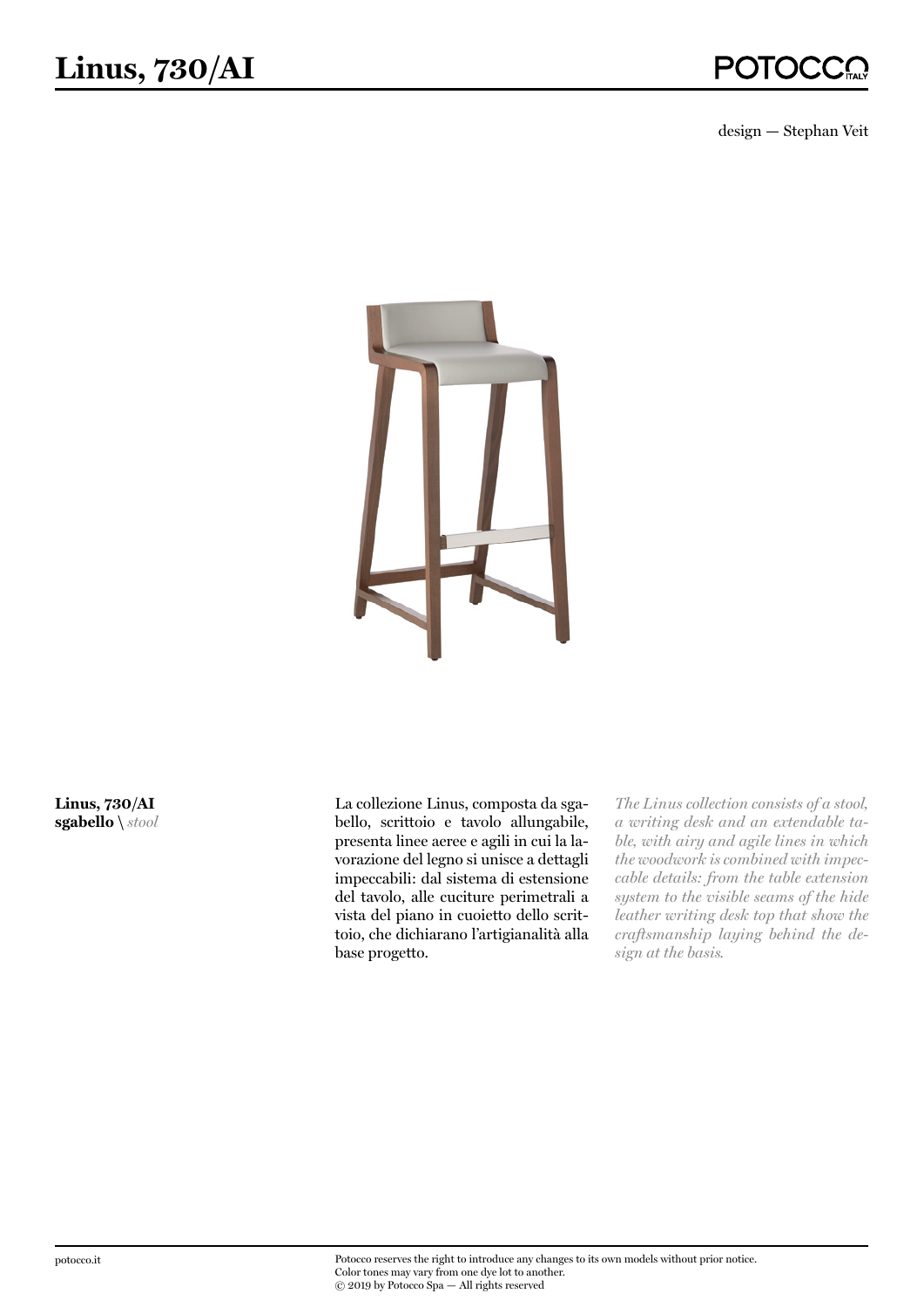## **Informazioni tecniche \** *Technical information*

**Descrizione tecnica \** 

*Technical description*

Sgabello con struttura in massello di faggio e imbottito in poliuretano espanso ignifugo. Finiture e rivestimenti di collezione.

*Stool with solid beech frame, padded in fire retardant polyurethane foam. Finishes and coverings as per collection.*



*Dimensions*



## **Consumi stoffe \**

*Fabric and leather requirements*





**LEATHER** ft<sup>2</sup> 7

**FABRIC / LEATHER REQUIREMENTS**

**H 140** yd 0.70 yd 0.90

**×1 ×2** 

**1** × crt = m3 **0.27**

gross weight − Kg **10**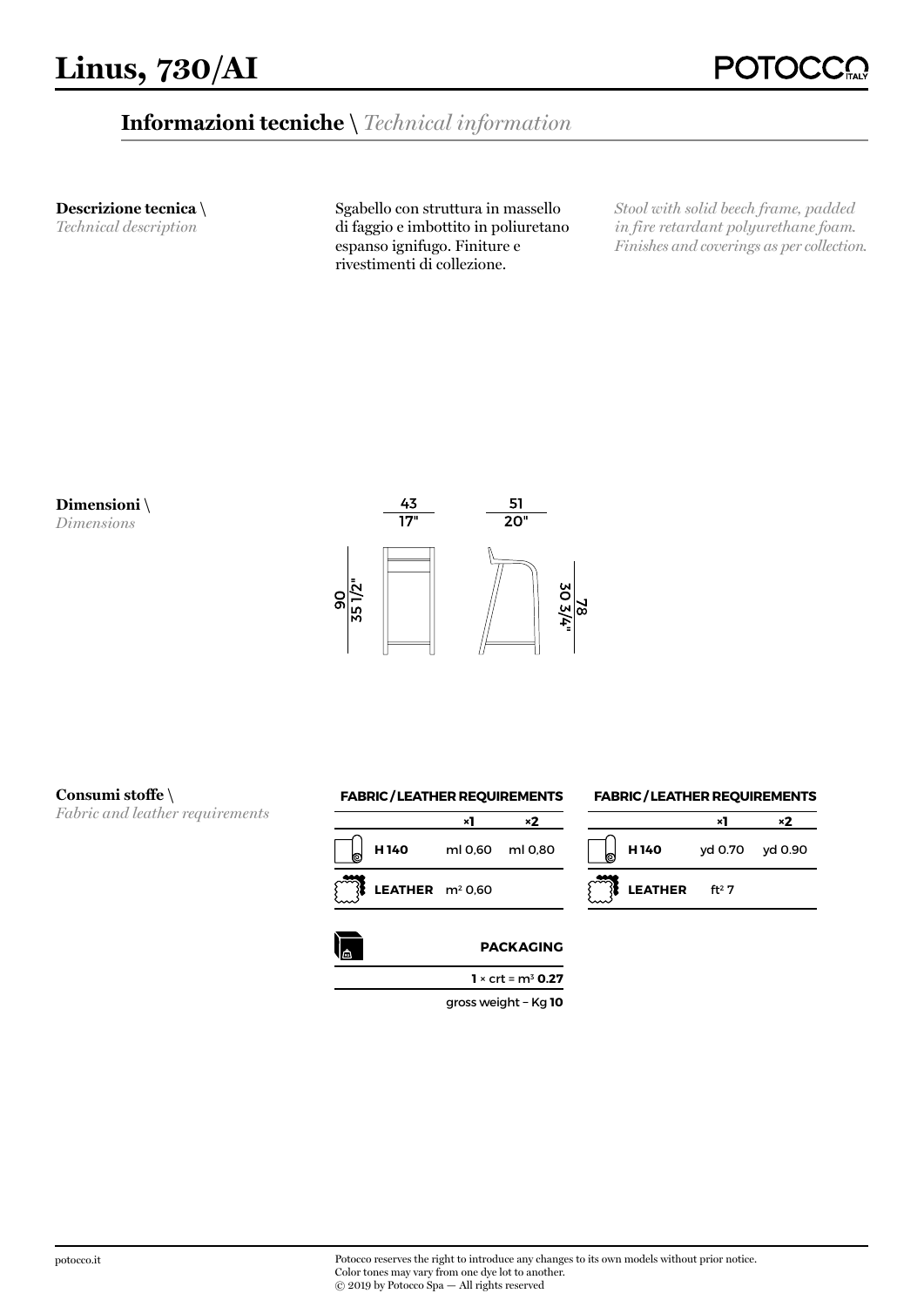# **Finiture \** *Finishes*

**POTC** 

### **Finiture struttura \**

*Frame finishes*

**Faggio** \ *Beech* △



Tinto Anilina Beige \ Beige Aniline Stained



TZ Tinto Grigio Plumbeo \ Dark Grey Stained



UD Tinto Biscotto \ Biscuit Stained



TT Tinto Wengé \ Wengé Stained



TM Tinto Moka \ Moka Stained



15 Tinto Carbone \ Carbon Stained

**Rivestimenti \** *Coverings*

**Tessuto, ecopelle, pelle \** *Fabric, eco-leather, leather*